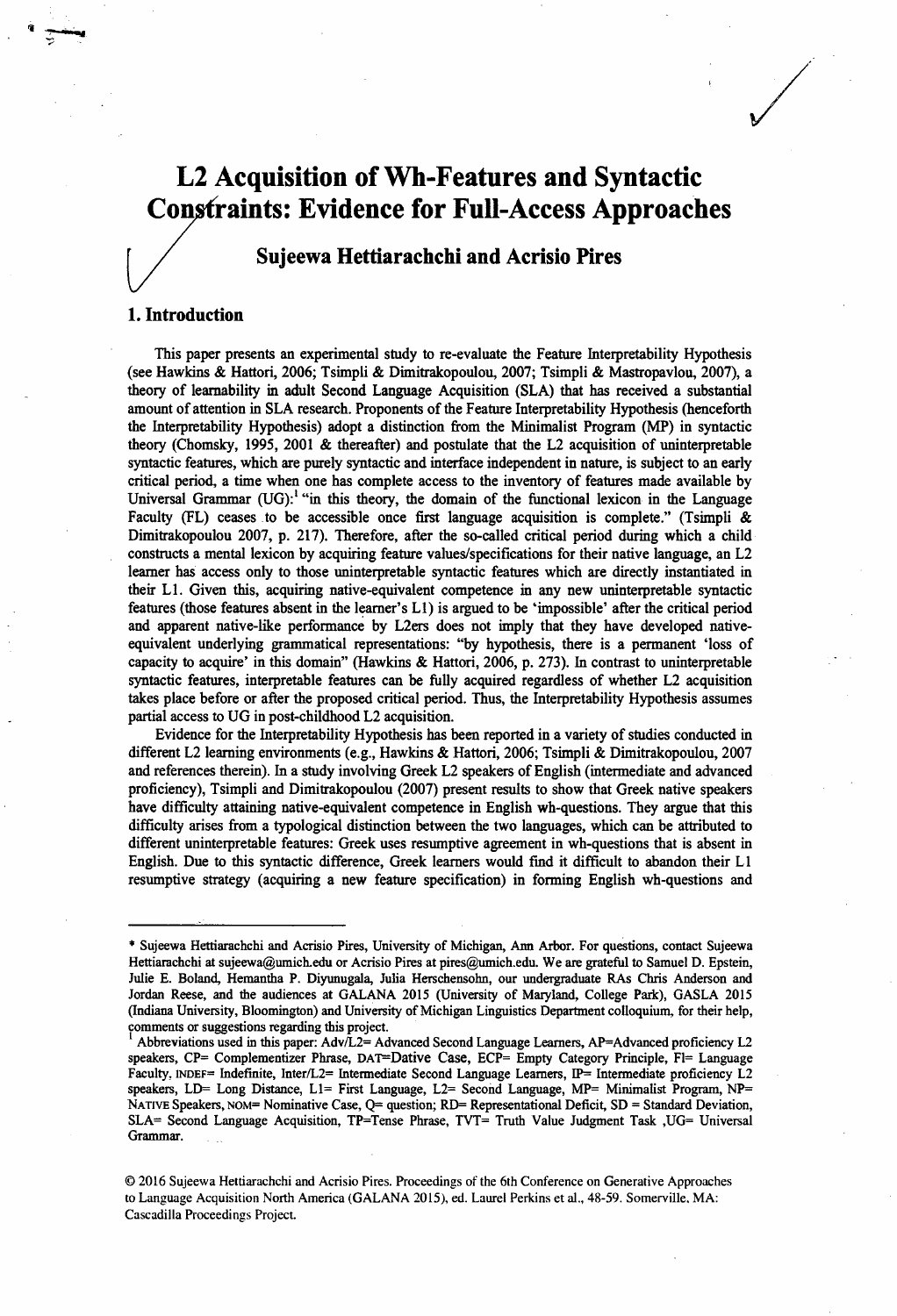instead end up producing non-target-like structures. Tsimpli and Dimitrakopoulou (2007) showed that the same is true even for advanced learners of English, implying a permanent 'loss of capacity' to acquire in this domain, according to Tsimpli and Dimitrakopoulou's view.

Hawkins and Hattori (2006, henceforth H&H) conducted a similar study involving Japanese native speakers acquiring (L2) English wh-questions. English and Japanese are typologically distinct in the way they form wh-interrogatives. In English wh-questions, the complementizer  $(C)$  consists of an uninterpretable syntactic feature (following Adger 2003, they name this feature *uwh\*)* responsible for the overt movement of a wh-phrase from its interpretation site to Specifier), CP (i.e. English is an overt wh-movement language). However, die same feature is absent in C in Japanese, as evidenced by the fact that wh-phrases do not undergo overt wh-movement in Japanese (i.e. Japanese is a wh-in-situ language). Given this, H&H hypothesized that not only would Japanese speakers show difficulty in the acquisition of English wh-questions, but they would also not be sensitive to syntactic properties that are dependent upon the uninterpretable *uwh\** feature that triggers overt wh-movement. In a Truth Value Judgment Task (TVT) testing 19 English L2 (Japanese LI) speakers and a control group of 11 English monolinguals, H&H found that the performance of Japanese LI speakers in their experimental test was distinct from that of native speakers in a statistically significant way, and they argued that this result implied that the acquisition of the English uninterpretable wh-feature *(uwh\*)* is problematic for L2 learners of English (LI speakers of Japanese).

The Interpretability Hypothesis is a Representational Defrcit (RD) account; it assumes that at least part of the observed divergence in performance between native speakers and L2ers results from a representational deficit in narrow syntax. Representational Deficit accounts differ from Full Access approaches (e.g., Campos-Dintrans, Pires & Rothman 2014; Epstein, Flynn & Martohardjono, 1996; Schwartz & Sprouse, 1996; White, 1989, 2003) in the way UG constrains the development of interlanguage (L2) grammars. Full Access approaches assume that L2 learners have access to the complete inventory of features (along with related syntactic operations and principles) of UG without any restrictions imposed by a critical period. More importantly, Full Access approaches maintain that native-like cognitive representations are indeed possible in L2 syntax despite a Poverty of the Stimulus (Chomsky, 1982) situation: "L2 learners acquire complex and subtle properties of language that could not have been induced from the L2 input" (White, 2003, p. 22). Still, proposals supporting Full Access to UG can differ in terms of what they assume to be die initial state of L2 acquisition. For instance, Schwartz and Sprouse's (1996) Full Transfer/Full Access Hypothesis proposes that the initial state of L2 acquisition consists of the morpho-syntactic system of the learners' LI. In contrast, Epstein, Flynn and Martohardjono (1996) assume that L2 acquisition is not different from LI acquisition in terms of what constitutes the initial state of language acquisition. The initial state for both L1 and L2 is UG itself. Despite these differences, approaches supporting Full Access to UG in L2 do not predict intrinsic difficulties in the domain of uninterpretable syntactic features. Given this, not only are L2ers expected to be able to reset parameters or acquire new feature specifications for uninterpretable syntactic features, but their ability to acquire the corresponding native-equivalent underlying representations cannot be permanently lost due to the time of onset of L2 acquisition.

This paper re-evaluates the predictive and explanatory power of the Interpretability Hypothesis regarding die acquisition of wh-questions and corresponding locality constraints (Subjacency and Superiority) by Sinhala Native Speakers acquiring L2 English. The L2 acquisition of English whquestions by Sinhala native speakers, similar to the acquisition of L2 English by Japanese native speakers in Hawkins and Hattori (2006), meets the three criteria proposed in Campos-Dintrans, Pires & Rothman (2014) for testing the explanatory adequacy of RD accounts: (i) given that Sinhala is a whin-situ language, acquiring competency in English wh-questions requires the acquisition of a new uninterpretable syntactic feature in the target L2, (ii) this feature and the syntactic constraints associated with it cannot be learned from the input alone and (iii) those constraints associated with English wh-questions are not explicitly taught in language classes. In order to re-evaluate the Interpretability Hypothesis, we conducted two experiments—a Truth Value Judgment Task (TVT), and a Grammaticality Judgment Task (GT)—with 38 L2 speakers of English (Sinhala LI speakers) and a control group of 31 English native speakers. We present here a summary of the results of the experiment involving the Truth Value Judgment Task (TVT), which is a replication of a similar task carried out by Hawkins and Hattori (2006). The results from the TVT that we present here clearly reveal, contra predictions of RD accounts, that advanced L2 speakers show sensitivity to the Subjacency constraint that governs the syntax and interpretation of English wh-questions with overt

I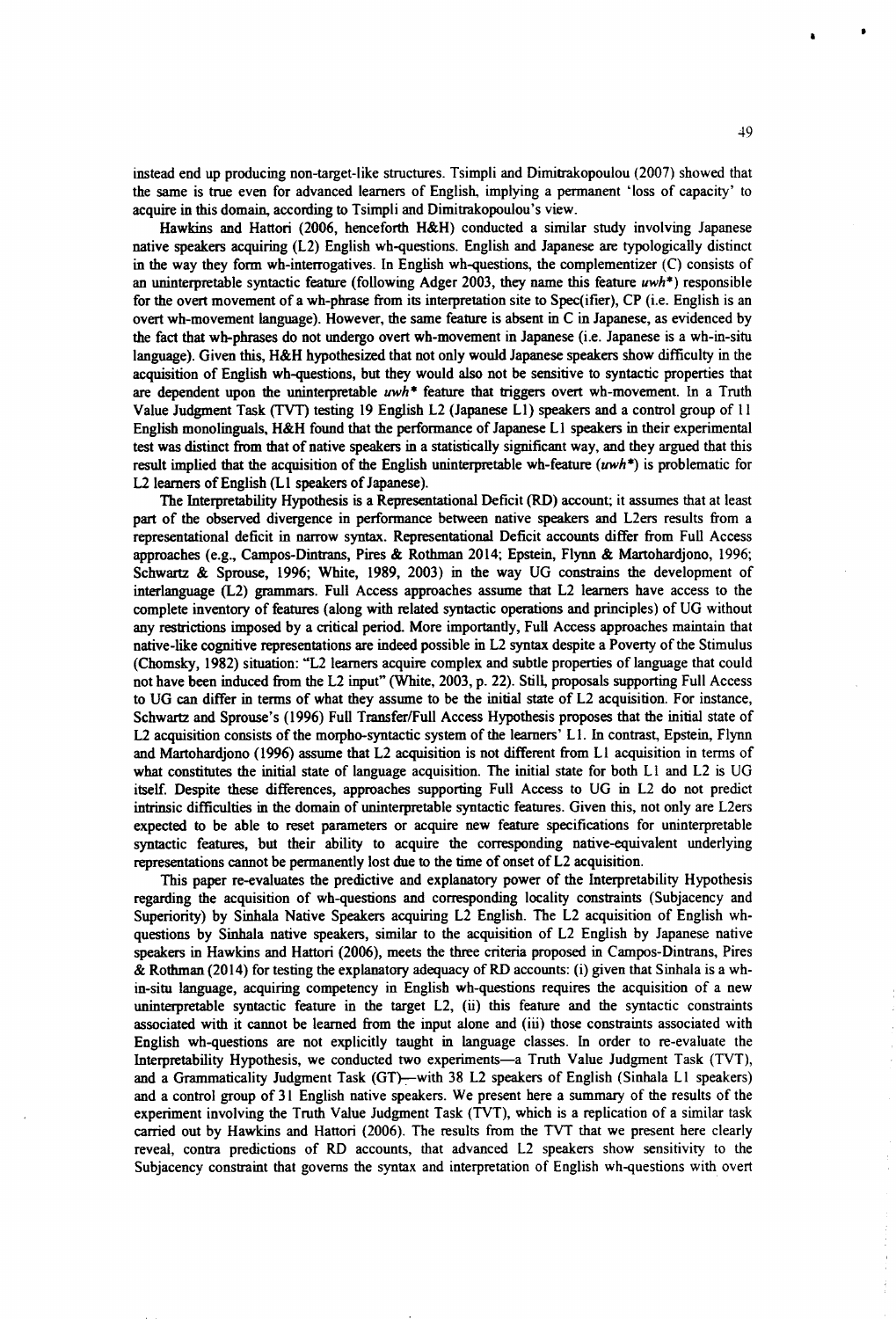wh-movement.<sup>2</sup> This indicates that the L2 English learners have acquired the relevant uninterpretable *uwh\** syntactic feature that triggers the application of Subjacency, despite its non-instantiation, at least in the same syntactic domain, in the LI syntax. Based on these results, we will argue that the reconfiguration of uninterpretable syntactic features is possible in adult L2 acquisition and the acquisition of those features is not intrinsically restricted by an early critical period for language acquisition, challenging RD accounts.

The rest of this paper is structured as follows. Section 2 provides an overview of the relevant syntactic properties and differences between wh-questions in English and Sinhala. Section 3 presents the methodology and the results of the experimental study. In Section 4, we present our experimental results and discuss their theoretical implications.

#### 2. The Syntax of Wh-questions

English and Sinhala are distinct regarding the way wh-interrogatives are formed. As it is extensively discussed in the generative literature, English is an overt wh-movement language. A single wh-phrase initially merged inside the vP domain (site of theta-interpretation) in non-echo questions subsequently undergoes overt syntactic movement to its surface position, the specifier of the Complementizer Phrase (CP), where it is pronounced. This is illustrated in (1) and (2) below:<sup>3</sup>

- (1)  $\left[\begin{array}{cc} \text{Cp} \text{ What did } \left[\begin{array}{c} \text{Tr} \text{ Sir } \left[\begin{array}{c} \text{vp} \text{ read } t\end{array} \right] \text{yesterday? } \end{array}\right]\right] \end{array}\right]$
- (2)  $[\text{tr} \text{Mary wondered} [\text{cr} \text{ what}_i [\text{tr} \text{ Sir} [\text{v}_i \text{ read } t_i \text{ yesterday}]]]]$

Sinhala, in contrast, is a wh-in-situ language (e.g. Gair, 1998; Gair & Sumangala, 1991; Hettiarachchi, 2015; Kishimoto, 2005): in the unmarked case a wh-phrase always stays in its first merged position in narrow syntax.

- (3)  $\left[ \text{CP} \left[ \text{TP} \sin \left[ \text{VP} \text{mokak} \text{ do } \text{kip} \text{eww-e } ? \right] \right] \right]$  $Siri<sub>NOM</sub>$  what  $q$  read .p A ST-E What did Siri read?
- (4)  $\lbrack \text{tp}$  mary  $\lbrack \text{cp} \rbrack$   $\lbrack \text{tp}$  siri  $\lbrack \text{bp}$  mokak də kiyeww-e kiyəla] kalpəna-kəla.]] Mary.<sub>NOM</sub> Siri.<sub>NOM</sub> what **Q** read.<sub>PAST-E</sub> that wonder.<sub>PAST.A</sub> Mary **wondered what** Siri **read.**

The examples in (3) and (4) show at least two properties associated with Sinhala wh-questions: (i) in the unmarked case, a Q-particle *da* occurs adjacent to the wh-phrase, and (ii) the verb of a whquestion is obligatorily marked by an  $-e$  suffix (Kariyakarawana, 1998). This is different from declaratives and yes/no questions in Sinhala, which carry an *-a* suffix on the verb, as illustrated in (5) below:

- $(5)$ a. siri pota-k kiyeww-a. Siri.<sub>NOM</sub> book-INDEF-ACC read.pAST Siri read a book.
	- b. siri pota-k kiyeww-a da? Siri.<sub>NOM</sub> book-INDEF.ACC read.pRE-A Q Did Siri read a book?

50

**<sup>2</sup> The Grammaticality Judgment experiment shows further supporting results regarding the Superiority constraint that will be reported in another paper.**

**<sup>3</sup> Under current Minimalist theorizing, traces and indices left after movement are considered violations of the Inclusiveness Condition; in this paper, they are used only for expository purposes. Copies of moved elements have been invoked in most minimalist approaches, and they are compatible with the proposals made here.**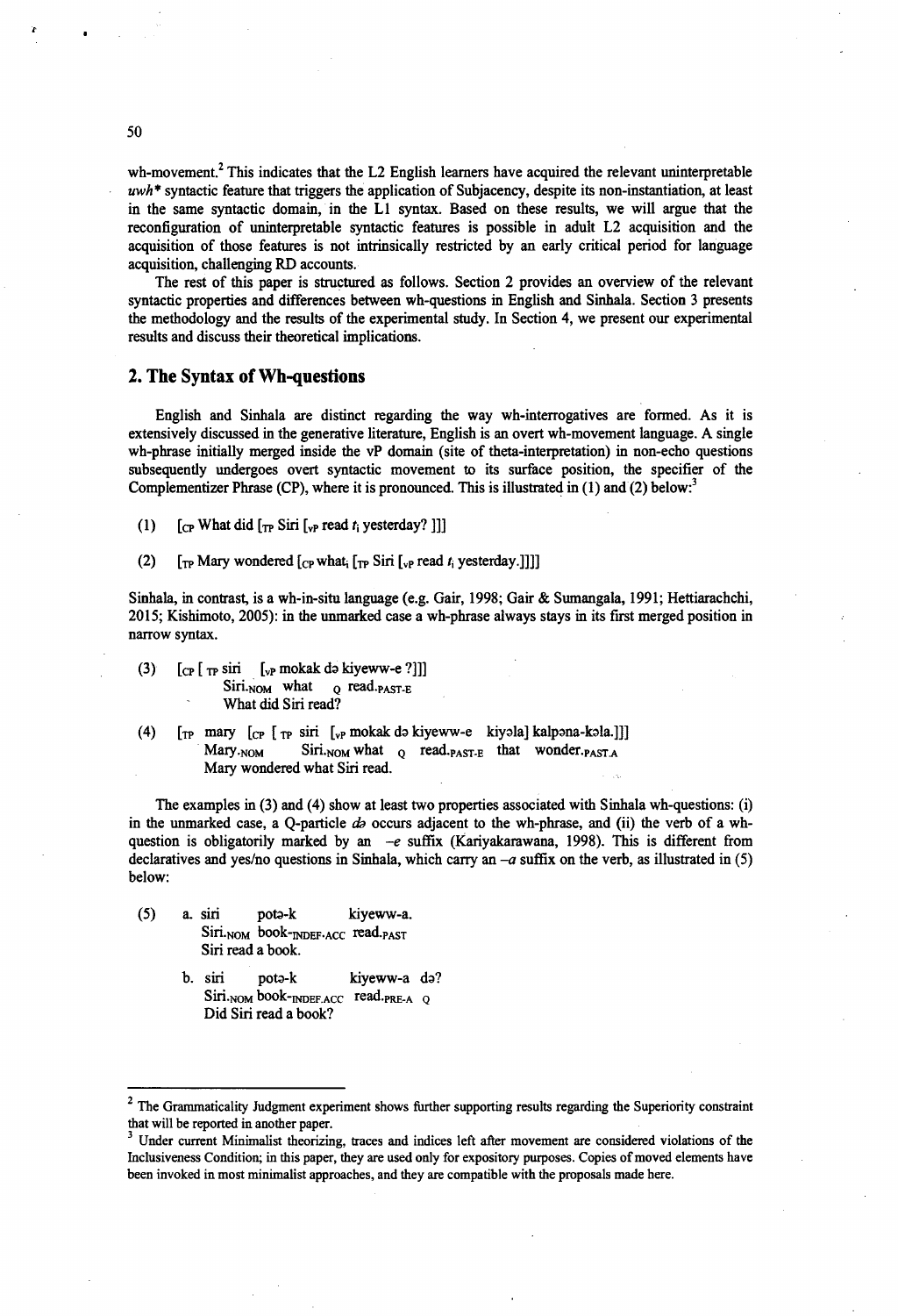The e-marking on the verb has been treated as a licensing requirement for the wh-element in Sinhala (see Kariyakarawana, 1998). In the absence of e-marking, the wh-element functions as an existential quantifier (6).

(6) sita mokak do kiyeww-a. Sita.  $_{NOM}$  what  $_{Q}$  read. $_{PAST}$ Sita read something.

Also, it has been assumed that the  $-e$  suffix in Sinhala "cannot occur unless some constituent not including the verb is focused" in a sentence (Gair & Sumangala, 1991, p. 94). This has lead Gair and Sumangala (1991) and Kariyakarawana (1998) to propose that Sinhala wh-constructions, by default, are also associated with a focus interpretation.

Similar to mono-clausal, local wh-interrogatives illustrated in (l)-(4), complex questions involving Long Distance (LD) wh-movement show the same distinction between the two languages. As it is extensively argued in syntactic theory, in a long-distance wh-question in English, such as the one illustrated in (7), the wh-phrase undergoes overt movement from the position where it is first merged inside the embedded clause to the matrix clause initial position. Lack of overt wh-movement yields ungrammadcality in non-echo questions, implying die obligatory nature of this operation (7). Also, as it has been extensively argued in generative syntax, Long Distance (LD) wh-movement happens successive cyclically via the embedded Complementizer Phrase (CP):

(7) a.  $\lbrack \begin{array}{cc} \text{c}_P \text{ What}_i \text{ did } \lbrack \begin{array}{cc} \text{Tr} \text{ Sir say } \lbrack \text{c}_P \end{array} t_i \lbrack \begin{array}{cc} \text{Tr} \text{ Grace } \lbrack \text{v}_P \end{array} \text{ bought } t_i \text{ yesterday?}} \rbrack \rbrack \rbrack \rbrack$ 

b. \* Siri said Grace bought what yesterday? [Non-echo interpretation]

In contrast, in the non-echo question corresponding to (7), Sinhala displays wh-in-situ properties:

(8) [cp [tp siri [cp [tp amnia [vP monawa da genawa] kiyala]] kiwwe?]]  $Siri<sub>NOM</sub>$  mother.<sub>NOM</sub> what  $o$  bring.<sub>PAST</sub> that say- $E$ PAST What did Siri say (that) mother brought? (Lit. 'Siri said that mother bought what?')

#### *2.1. Constraints on English Wh-Questions*

According to Ross (1967), Long Distance (LD) wh-movement in English, as in (7), is subject to various island constraints. An 'island' is considered a syntactic domain from which an element cannot be extracted. For instance, the following sentence is ungrammatical in English because the complex DP (a DP in which the head noun takes a sentential complement) serves as a barrier for the movement of the wh-phase to the matrix clause initial position, representing a so-called Complex-NP Island:

(9) \*[cp Which car<sub>i</sub> did [ $_{\text{TP}}$  Mary hear [ $_{\text{DP}}$  the rumor [cp  $t_i$  that you sold  $t_i$ ?]]]]

Similar to the Complex NP Island in (9), wh-movement is also barred from inside Wh-islands: an embedded CP introduced by a wh-constituent. This is illustrated in (10) below:

(10) \* $[cp How_i$  do  $[rp]$  you wonder  $[cp]$  which car<sub>i</sub>  $[rp]$  Sara could buy  $t_i$ ,  $t_j$ ]]].

Huang (1982) observed that adjuncts also constitute islands for wh-movement:

(11)  $*_{[CP]}$  Who did  $_{[TP]}$  Ravi enter the building  $_{[PP]}$  before  $_{[TP]}$  Jay called  $t_i$ ]]].

Chomsky (1973 and thereafter) proposed a more general constraint to account for the ungrammaticality associated with Ross' (1967) island violations. This is known as the 'Principle of Subjacency',<sup>4</sup> assumed to be a property of UG.

<sup>&</sup>lt;sup>4</sup> Under Minimalism, Subjacency is subsumed under the Phase Impenetrability Condition/PIC (see Chomsky, 2001). The discussion here is framed in terms of Subjacency, but we take our conclusions to be compatible with an approach that invokes the PIC instead.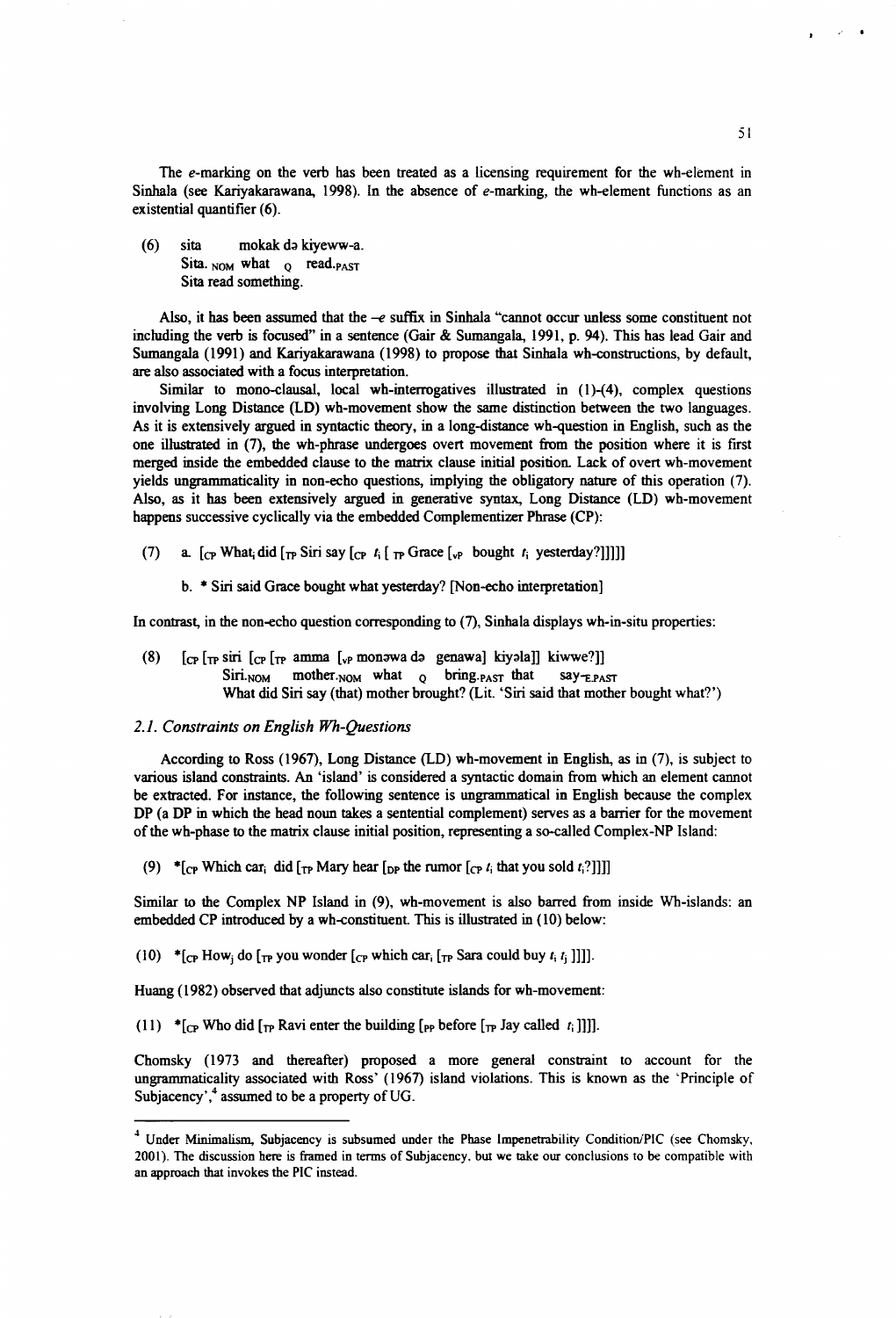The principle of Subjacency requires that movement be a local operation which takes place in short cycles via intermediate CPs. If a wh-phrase crosses more than one bounding node (TP and DP in English) at a time, as illustrated in (12), it violates Subjacency. Subjacency successfully accounts for the ungrammaticality of (12), in which the movement of the wh-phrase 'which car' from the embedded clause to the matrix CP crosses two bounding nodes: TP and DP.

(12)  $*$  [c<sub>p</sub>Which car<sub>i</sub> did [<sub>TP</sub> Mary hear [<sub>DP</sub> the rumor [c<sub>P</sub> *t<sub>i</sub>* that you sold *t*<sub>1</sub>?]]]] **4\_\_\_\_\_\_\_\_\_\_\_\_\_\_\_\_\_\_\_\_\_\_\_I**

In addition to Subjacency, Chomsky (1973, p. 246) observed that in English multiple whinterrogatives, the movement of one wh-phrase over the other results in ungrammaticality<sup>5</sup>.

(13)  $[cpWho_i [rp t_i [v_i (bought what?]]]]]$ 

(14) \*  $[{}_C$ PWhat<sub>i</sub> did  $[{}_T$ Pwho  $[{}_V$ P buy t<sub>i</sub>?]]]



Chomsky (1973) proposed the following condition to account for the type of ungrammaticality in (14):

- (a) No rule can involve X, Y in the structure:  $X$ ... [... Z...WYV ...]...
	- where the rule applies ambiguously to  $Z$  and  $Y$  and  $Z$  is superior to  $Y$ .
- (b) The category A is superior to category B if every major category dominating A dominates B as well but not conversely.

The Superiority condition<sup>6</sup> in (15) imposes a restriction on which wh-phrase(s) can undergo movement into the Spec-CP position when a clause contains multiple wh-phrases. According to (15), *who* (Z) in (13) and (14) is superior to *what* (Y) given that every major category (i.e. at least every maximal projection) dominating *who* also dominates *what* (i.e. CP and TP) but not conversely (i.e. VP dominates *what,* or its trace position, but not *who).*

#### *2.2. Constraints on Sinhala Questions*

We observed above that Sinhala is a wh-in-situ language (Gair & Sumangala, 1991; Hettiarachchi, 2015; Kishimoto, 2005); in the unmarked case a wh-phrase stays in situ in the overt syntax, maintaining e.g. an SOV word order (16) for an object wh-question.

<sup>(15)</sup> Superiority Condition:

 $5$  We omit reference to the vP-internal subject analysis in these examples, although that doesn't circumvent the application of the Superiority condition.

 $6$  Under Minimalism, Superiority has been subsumed under Relativized Minimality (Rizzi, 1990) or the Minimal Link Condition (Chomsky, 1995). Although we will make reference to Superiority, we take the results presented here to be compatible with either Minimalist approach to Superiority.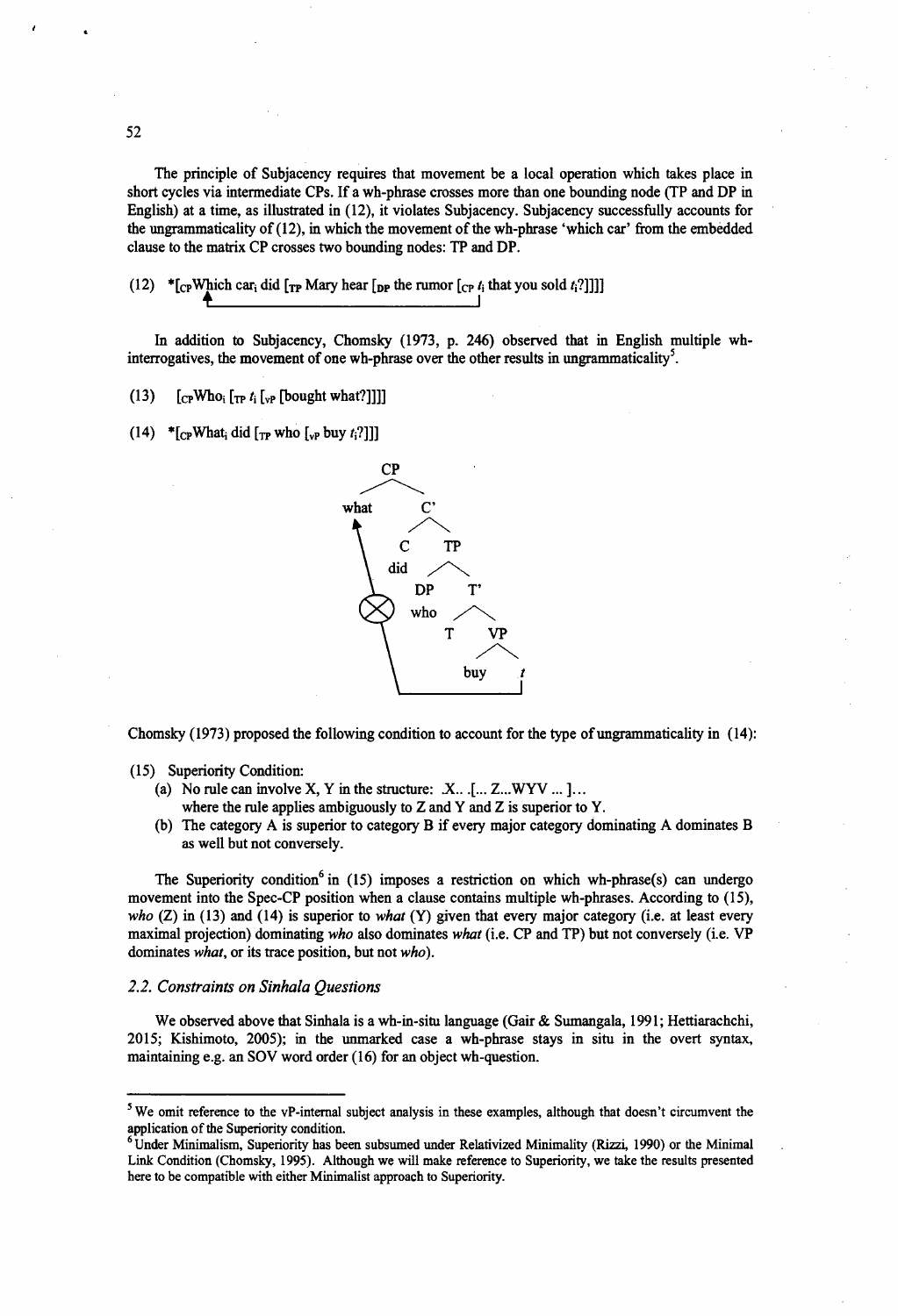(16)  $\begin{bmatrix} \text{CP} \end{bmatrix}$   $\begin{bmatrix} \text{TP} \end{bmatrix}$  siri  $\begin{bmatrix} \text{VP} \end{bmatrix}$  mokak do kiyeww-e ?]]].<br>Siri.<sub>NOM</sub> what Q read.<sub>PASTE</sub> Siri. $NOM$  what  $Q$ What did Siri read?

However, wh-questions in Sinhala, similar to non-wh clauses, also allow the OSV word order, as illustrated in (17) below:

(17) mokak da siri kiyeww-e? what  $q$  Siri.NOM read.  $p_{\text{AST-E}}$ What is it that Siri read?

Even though (17) is superficially similar to an overt wh-question in English, its non-canonical word order in Sinhala is derived through a syntactic operation called scrambling, driven by a different syntactic feature than *uwh\** in C. Following Miyagawa's (2009) proposal for Japanese scrambling, Hettiarachchi (2015) argues that clause initial scrambling in Sinhala (OSV) is triggered by either a topic or focus feature, as further discussed below. As a consequence, scrambling can apply even to non-wh elements in Sinhala, unlike wh-movement in English:

- (18) a. siri pots kiyewwa. Siri.<sub>NOM</sub> book.<sub>ACC</sub> read.<sub>PAST</sub> Siri read the **book,**
	- **b.** pots siri kiyewwa. **book.ACC Siri.NOM read.PAST** The **book,** Siri read.

It has been argued that wh-displacement, which is optional in Sinhala, is also an instance of scrambling (wh-scrambling) in Sinhala (17) and that it does not exhibit Superiority effects, as shown in (19) , unlike wh-movement in English (see Kariyakarawana, 1998, p.145):

| $(19)$ a. | siri [kau də mokak də kiwwe kiyəla] kalpəna-kəruwa.                                 |   |             |
|-----------|-------------------------------------------------------------------------------------|---|-------------|
|           | $\text{Siri.}_{\text{Nom}}$ who. $\text{nom}$ what. $\text{ACC}$ say- $\text{pay-}$ |   | that wonder |
|           | Siri wondered who said what.                                                        |   |             |
|           |                                                                                     | . |             |

b. siri [mokak da kau da *t\* kiwwe kiyala] kalpana karuwa. \*Siri wondered what who said.

If the scrambling in  $(17)$  were driven by the same uninterpretable feature as wh-movement in English, the displacement of *mokak* 'what' in (19) would be expected to show sensitivity to Superiority.

Evidence for the absence of overt wh-movement in Sinhala also comes from the status of Subjacency violations. Similar to many other wh-in-situ languages, wh-phrases are allowed inside a variety of syntactic islands in Sinhala (Gair, 1983; Gair & Sumangala, 1991; Kariyakarawana, 1998; Kishimoto, 2005). We illustrate this with the following examples from Kishimoto (2005): Relative clause island (20), Complex DP island (21) and Adjunct island (22), each of which is grammatical in Sinhala in a non-echo question, as opposed to the corresponding overt wh-movement in English:

- (20)  $[CP OY^2]$  [ $CP OY^2$  chitra kaa-[3 dunno ] poto] do kiyewwe]? you Chitra who-DAT gave book o read \*Who did you read the book that Chitra gave to?
- (21)  $\left[$ <sub>CP</sub> chitra  $\left[$ <sub>DP</sub>  $\left[$ <sub>CP</sub> Ranjith monowa gatta kiono] katokataawo] do æhuwe]? Chitra Ranjith what bought that rumor *Q* heard ♦What did Chitra hear the rumor that Ranjith bought?
- (22)  $[cp]$   $[cp]$  chitra monowa kano koto] do Ranjith pudumo unne]? Chitra what ate when  $_0$  Ranjith surprise became ♦What was Ranjith surprised when Chitra ate?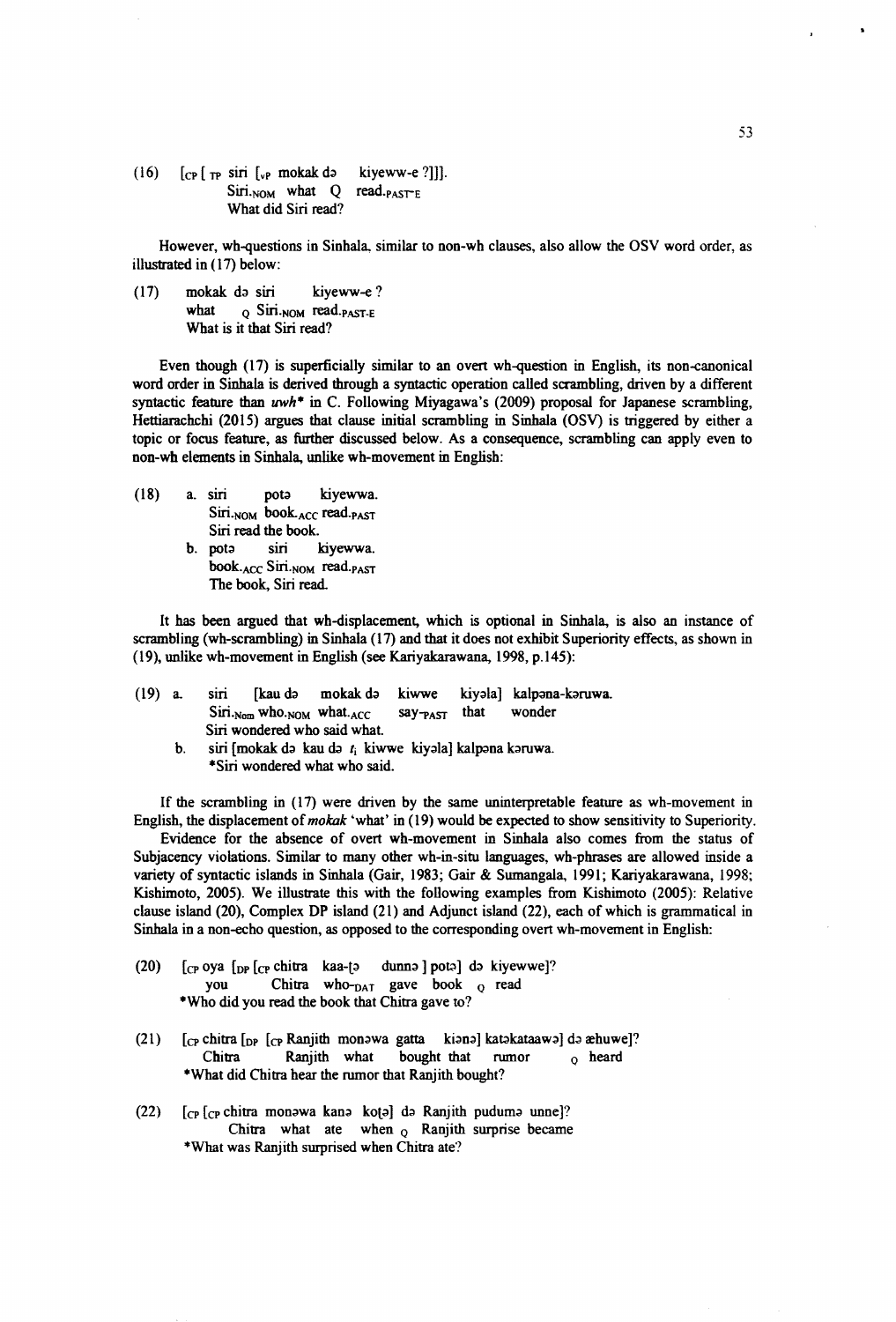The absence of Subjacency violations in Sinhala wh-in-situ questions is compatible with Huang's (1982) generalization that wh-in-situ questions involve LF (wh-)movement, which is only sensitive to the Empty Category Principle (ECP), and not Subjacency, unlike overt wh-movement (Chomsky, 1981).<sup>7</sup>

This is also compatible with the analysis discussed above that instances of overt displacement of a wh-phrase in Sinhala correspond to scrambling, which has been shown not to be sensitive to Superiority violations, as discussed above. In addition, Sinhala scrambling, unlike English A' movement, is allowed from a variety of syntactic islands in Sinhala, as illustrated in the following examples with a Complex DP Island (23), Adjunct Island (24), and Topic Island (25) (Miiller, 2011). In each case, the island violation yields an ungrammatical sentence with topicalization in English, but not in Sinhala.

- (23)  $\left[\begin{matrix} 1_{\text{top}} \end{matrix}\right]$  karekak  $\left[\begin{matrix} 1_{\text{top}} \end{matrix}\right]$  mama  $\left[\begin{matrix} 1_{\text{opt}} \end{matrix}\right]$  katawa kiyono] katawa lamawa.]] car.<sub>INDEF</sub> I.<sub>NOM</sub> Sita.<sub>NOM</sub> Raju-<sub>DAT</sub> gift.<sub>PAST</sub> that story know.<sub>PRE</sub> \*A car<sub>i</sub>, I know the story that Sita gave (as a gift)  $t_i$  to Raju.
- (24) [Topp chitrapatiya [CP sunil ti balana-kota, [tp eya-ta parana katawa-k matak una.]]] movie. $_{ACC}$  Sunil.<sub>NOM</sub> watch-when he- $_{DATA}$  old story- $_{NDEF}$  remember. $_{PAST}$ \*A movie, Sunil remembered an old story when he watched t<sub>i</sub>.
- (25) a.  $[r<sub>opp</sub>$ me kareka  $[r<sub>P</sub>$ mama  $[c<sub>P</sub> (r<sub>P</sub> taththa \t malli-ta \t t<sub>i</sub> dunna kiyala] dannowa]]]$ this car  $I_{.NOM}$  father. $NOM$  brother- $DAT$  gift. $PAST$  that know This car<sub>i</sub>, I know that father gifted  $t_i$  to brother.
	- [<sub>Top</sub>p me karekai [<sub>TP</sub> mama [<sub>Top</sub>p malli-ta taththa *t*<sub>i</sub> dunna kiyala] dannawa]] This car  $I_{NOM}$  brother- $_{DATA}$  father. $_{NOM}$  gift. $_{PAST}$  that know \*This car<sub>i</sub>, I know that to brother<sub>i</sub> father gifted  $t_i$  t<sub>i</sub>.

In terms of the properties outlined in this section, Sinhala is structurally very similar to Japanese: (i) both languages are wh-in-situ languages (lack overt wh-movement), (ii) they have wh-scrambling which superficially resembles overt wh-movement in English, (iii) scrambling does not exhibit Superiority and subjacency effects (iv) wh-phrases can occur inside islands. Therefore, considering the predictions of RD accounts (H&H; Tsimpli & Dimitrakopoulou, 2007; Tsimpli & Mastropavlou, 2007), the acquisition of English overt wh-movement and corresponding constraints would be expected to pose a leamability problem for Sinhala LI-English L2 speakers, in the same way that they have been argued in H&H to be problematic for Japanese LI speakers acquiring L2 English.

#### 3. Experimental Study

The experiment we present here involved a Truth Value Judgment task (TVT), a slightly modified version of the task used in Hawkins and Hattori (2006). The goal of this experiment was to test the sensitivity of Sinhala/English L2ers to violations of Superiority and Subjacency in English overt LD wh-questions, to determine whether they have acquired the *uwh\** that triggers wh-movement in English. It is assumed that the TVT task would allow us to test participants' sensitivity to the two locality constraints on wh-questions in a more natural way, targeting the possible ambiguity between a main clause and embedded clause interpretation of a wh-phrase, which would be more difficult to test using only a grammaticality judgment task.

#### *3.1. Participants*

Thirty-nine L2 speakers of English (LI Sinhala) in Sri Lanka and a control group of 31 English native controls in the US participated in this study. The mean age of the L2 speakers was 28.3 (SD= 8.6). The mean age of the English monolinguals was 22.2 (SD= 7.5). At the time of the testing, all L2 participants were either studying or teaching in English at a university in Sri Lanka. Native

<sup>&</sup>lt;sup>7</sup> The ECP specifies that any trace must be properly governed by an antecedent or a lexical head, a constraint that needs to be reformulated under a Minimalist approach.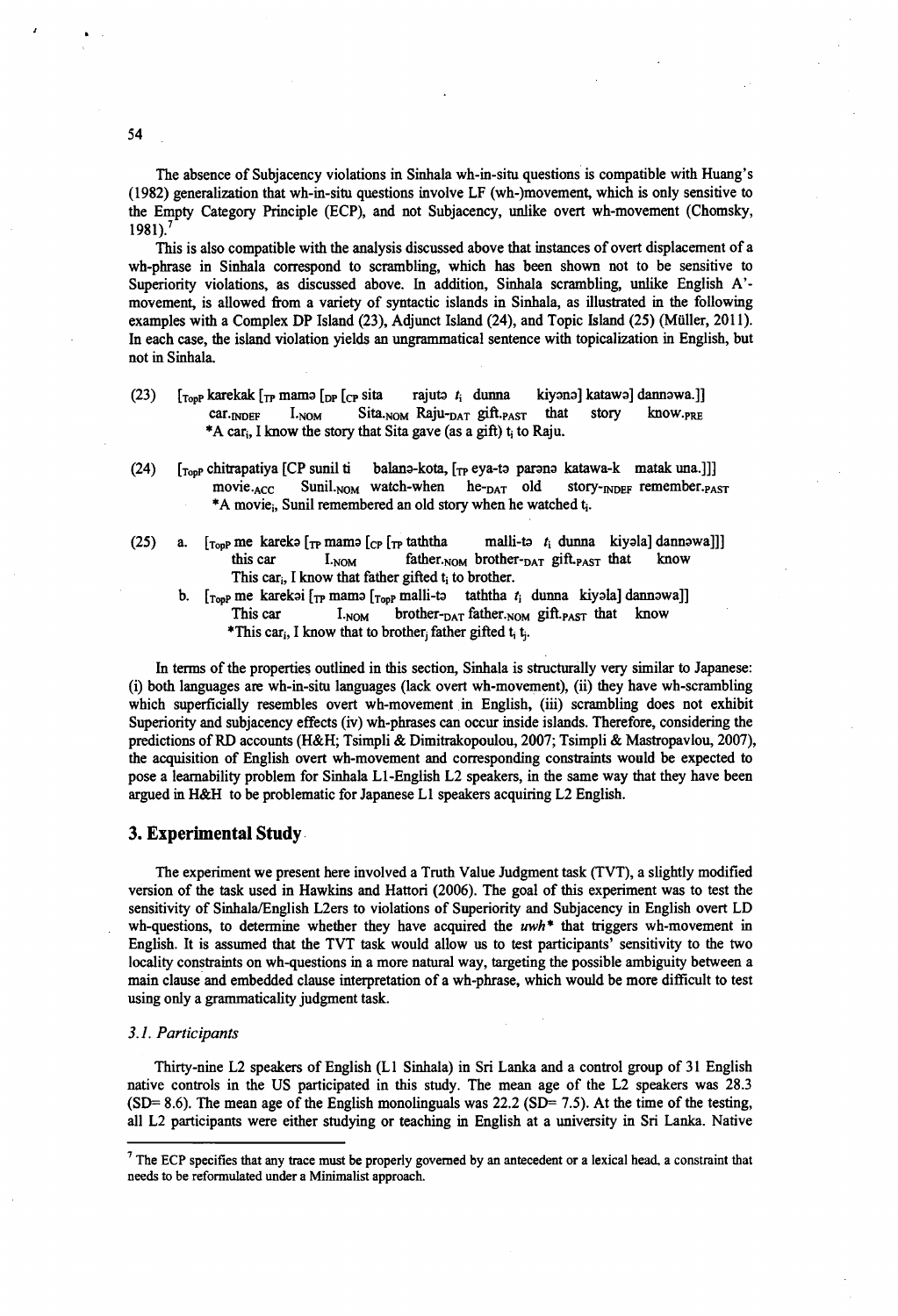English controls were recruited from a pool of undergraduates at the University of Michigan, Ann Arbor. In addition to the two experiments and a language background survey, all participants completed an English language proficiency test. This test (a Cloze Test) consisted of 40 test items and was worth 40 points total. Based on the results of the proficiency test, L2 speakers were assigned to two proficiency groups. Participants who scored between 34 and 40 were included in the Advanced Proficiency Group  $(n = 14)$  while the ones with lower scores (15-33) were included in the Intermediate Proficiency Group (n= 23).

#### *3.2. Materials and Procedure*

The TVT experiment consisted of a series of test items that each included a short background story, followed by a multiple wh-question about the content of the story and two possible answers. Both answers were pragmatically plausible, given the context created by the story. But some answers were grammatically impossible, because the interpretation they corresponded to would require violations of Superiority, Subjacency or both, in the interpretation of the test question. This is illustrated in the sample test item below:

#### (26) (a) Story

James is making plans to go hike die Great Wall of China during the summer. Last Tuesday, James promised to call Lois the following day with the details of the trip, so that Lois can join him too.

#### (b) Test Question

Who did James promise he would call when?

(c) Answers

a: James promised that on Wednesday he would call Lois.

b: James promised Lois that he would call on Wednesday.

In this task, participants were asked to choose the most acceptable answer (they had the option to choose one or both answers) to the question that was being asked. Since both answers were always pragmatically possible given the context created by the story, the difference in acceptance or nonacceptance of either answer to the test question relied on whether subjects allowed the fronted whphrase in the test question *(who* in (26)) to be interpreted either in the matrix or embedded clause, which was the only difference between the two possible answers. For answer (a) to be accepted in the above example, both *who* and *when* must have scope in the embedded clause. At least according to the standard view in generative syntax (following Chomsky, 1973), this violates the Superiority condition: *who* would have to be generated lower than *when* in the syntactic structure corresponding to the embedded clause interpretation of *who* in (a). For answer (b) to be acceptable, *who* has scope in the matrix clause, while *when* is expected to have scope in the embedded clause; this reading arguably does not yield any syntactic violations. The two readings are illustrated in (27):

(27) 
$$
\begin{array}{c}\n\left[\text{cr Who did }_{\text{Tr}} \text{ James promise} - \text{[cr [r p he would }_{\text{Pr call}} - \text{] when}]\right]\n\end{array}
$$

As considered by Hawkins and Hattori (2006), we predict that participants who have acquired the [uwh\*] will show sensitivity to Superiority and Subjacency violations, choosing answers that do not involve such violations in the interpretation of the test question.<sup>8</sup>

**<sup>8</sup> In addition to these two possible answers, the test items used in H&H's study included a third answer which** required both wh-phrases to be interpreted in the matrix clause. In our replication (following White, 2007), we avoided this option given that it was not directly relevant to testing the two locality constraints that we focused on in this study. Crucially, the elimination of the third answer reduced the complexity of the task significantly, which could be a confounding factor that negatively affected the performance of the non-native speakers in H&H's study.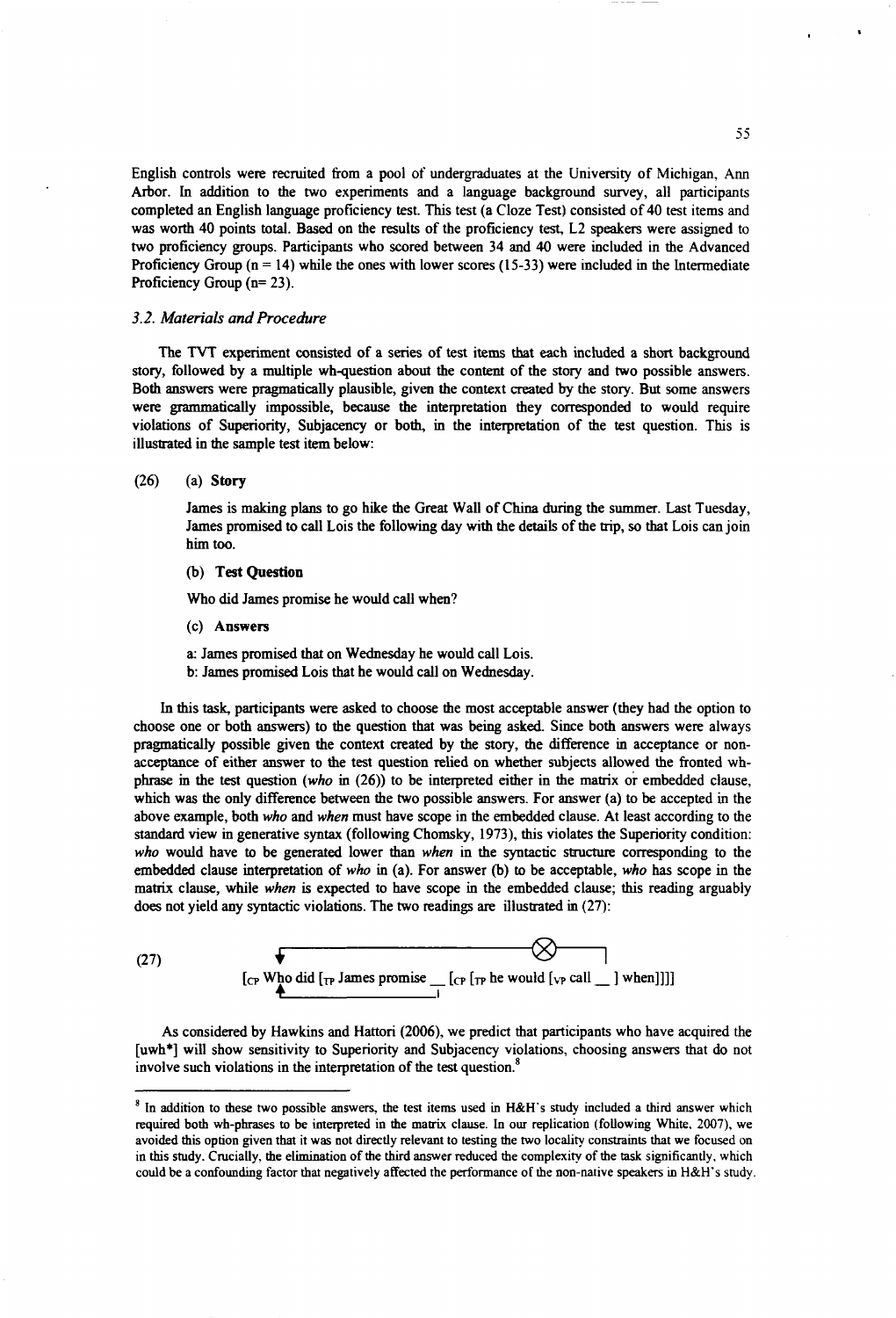Test Condition 1 (four items) involved no violation of either Subjacency or Superiority in the interpretation of the fronted wh-phrase either in the matrix/main clause or the embedded clause. Condition 2 (four items) included a Superiority violation in the embedded clause interpretation of that wh-phrase (26). In Condition 3 (four items), the embedded clause reading was blocked by a Subjacency violation, and in Condition 4 (four items) it was blocked by both Subjacency and Superiority violations.

#### *3.3. Results*

Figure 1 summarizes participants' mean choices of matrix/embedded readings for the fronted whword in each condition. As stated earlier, Condition 1 included complex wh-questions in which either the matrix or embedded reading was predicted to be possible for the fronted wh-phrase without any violations of Superiority or Subjacency. These items allowed us to determine whether L2 participants, similar to native speaker controls, are sensitive to the scopal ambiguity in LD English whinterrogatives. Our results show that English monolinguals in these cases had a preference, though marginally, for the embedded scope reading (Mean=  $0.85$ , SD=  $0.27$ ) over the matrix one (Mean=  $0.73$ , SD= 0.34). Advanced L2ers, in contrast, showed almost no difference in their choices between matrix (Mean=  $0.64$ , SD=  $0.34$ ) and embedded readings (Mean=  $0.66$ , SD=  $0.32$ ) while the intermediate L2 group displayed a strong preference for the matrix interpretation (Mean= 0.73, SD= 0.30) over the embedded one (Mean= $0.47$ , SD= $0.36$ ).

Despite these differences, all three participant groups showed that (i) they were sensitive to the scopal ambiguity in LD wh-movement, and (ii) they can assign both matrix and embedded readings for the fronted wh-word when there is no movement violation involved. Thus, their performance in this condition provided us with a baseline to evaluate participants' scopal assignment in the other three experimental conditions.

We submitted participants' mean choices of embedded/matrix readings to a repeated measures ANOVA, with proficiency as a between subject factor and condition (1 to 4) and interpretation site (matrix vs. embedded clause) as within subject factors. Both by-participant and by-item analyses showed a significant three-way interaction of interpretation site, condition and proficiency  $(F1 (6, 12))$  $= 3.91, p < .001, F2$  (6, 24) = 3.43,  $p < .01$ ) and significant effects of interpretation site (F1 (1, 65) = 14.37,  $p < .001$ ,  $F2$  (1, 12) = 33.82,  $p < .001$ ), condition (F1 (3, 63) = 15.90,  $p < .001$ ,  $F2$  (3, 12) = 8.08,  $p < .001$ ) and proficiency (F1 (2, 65) = 8.78,  $p < .001$ , F2 (2, 11) = 10.80,  $p < .003$ ). Given that proficiency interacted with the other two factors in question, we conducted separate repeated measures ANOVAs for each participant group. The interaction between interpretation site and condition was significant for native controls (F1  $(3, 28) = 21.22$ ,  $p < .001$ ,  $F2 (3, 12) = 42.34$ ,  $p < .001$ ) and for advanced L2ers (F1 (3, 11) = 12.36, p < .001, F2 (3, 12) = 6.85, p < .006). For intermediate L2ers, this became significant only in the by-participant analysis,  $F1 (3, 20) = 13.61, p < .001, F2 (3, 12) = 2.92$ , *p* > .07. Overall, these results imply that both L2 groups, similar to our control group, were sensitive to the different scopal possibilities offered by the four conditions.

However, we were specifically interested in whether L2ers would accept an embedded reading in those conditions, which involve a Superiority violation (C2), Subjacency violation (C3) or both (C4), differently from the baseline condition (Cl). To answer this question, we conducted several post-hoc tests (paired t-tests and ANOVA when necessary) comparing participants' mean embedded interpretations in the baseline condition (Cl) with their own embedded interpretations in each experimental condition (C2 to C4).

Recall that items in the Superiority condition (C2), unlike those in the baseline condition, offered a different possibility in terms of their scopal interpretation for the fronted wh-word: the embedded reading for the matrix wh-word was predicted to be blocked by a Superiority violation, given standard theoretical accounts (see section 2.1). When compared to the baseline condition (Mean =  $0.85$ , SD = 0.27), native speakers' embedded reading in this instance (Mean  $= 0.54$ , SD  $= 0.33$ ) proved to be significantly different,  $t(30) = 4.42$ ,  $p < .001$ . But this was not different for the advanced L2 group, as their mean embedded interpretation in this condition (Mean =  $0.71$ , SD =  $0.31$ ) was not significantly different from their own performance in condition 1 (Mean = 0.66, SD = 0.32,  $t(13) = -0.50$ ,  $p > .62$ ). The latter was also true for the intermediate group: there was no significant difference between their own embedded interpretation in the baseline condition and the Superiority condition,  $t(22) = -0.85$ , *p* > .40. According to these comparisons, only native speakers seemed to be sensitive to the Superiority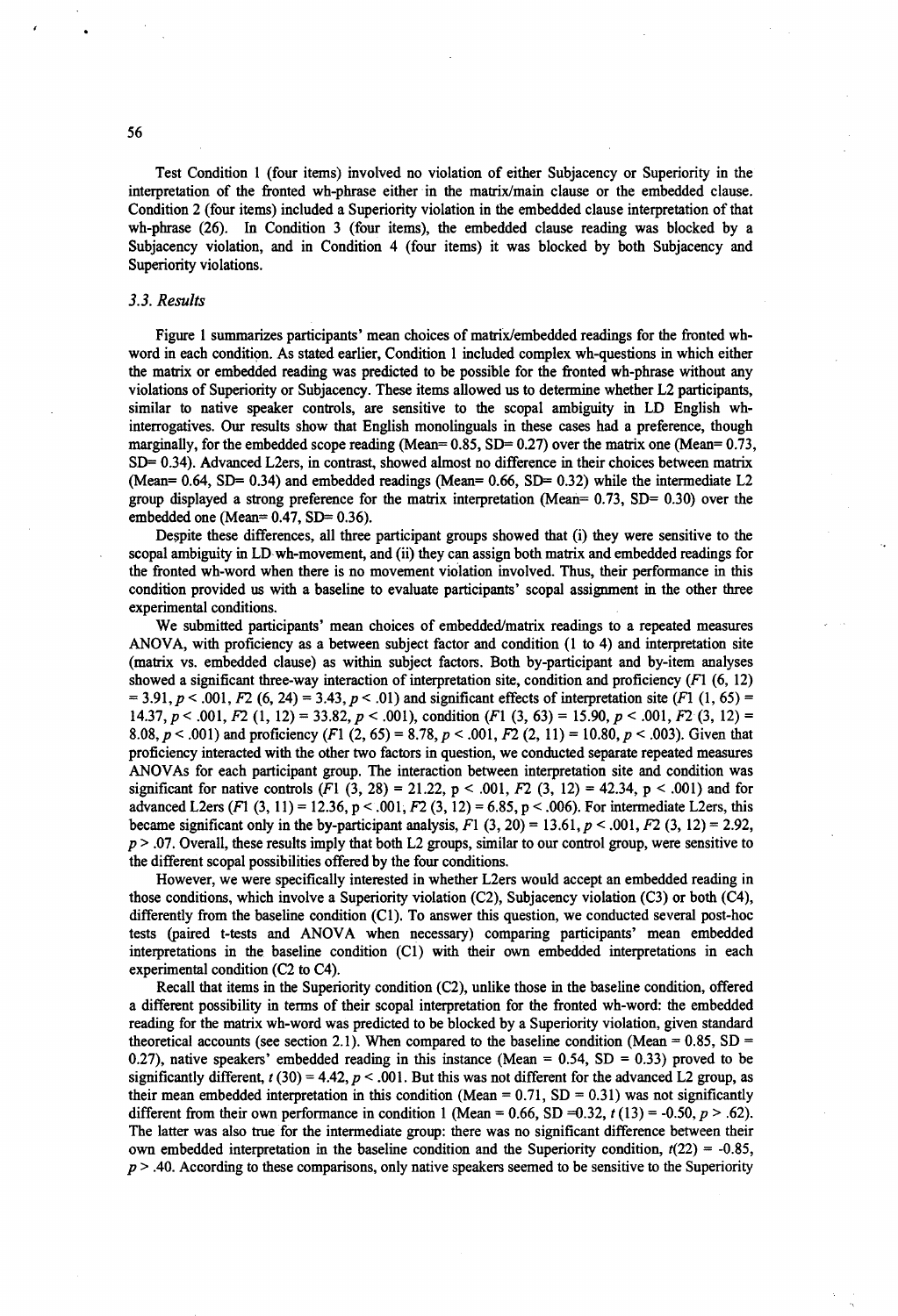violations that we tested in the TVT experiment, but this was also affected by the fact that the L2 speakers showed lower preference for the embedded reading in Cl (we return later to further discussion of the results of this condition). Crucially, however, advanced L2ers were not significantly different  $(p > .34)$  from the native speaker controls in terms of the number of times that they assigned an embedded reading in C2.



Figure 1: Mean matrix and embedded (Embed) interpretations of the first wh-phrase for all three participant **groups in the TVT. NS (Native), AP (L2 Advanced Proficiency) and IP (L2 Intermediate Proficiency).**

Items in C3 were similar to those in C2 except that the embedded reading for the matrix wh-word in these items was predicted to be blocked by a Subjacency violation. In this condition, both L2ers and English monolinguals showed a clear preference for the matrix reading of the first (higher) wh-word. Native controls behaved as predicted, as their performance in this condition significantly differed from their own embedded readings in the baseline condition, t (30) = 7.65,  $p < .001$ . The same was true both for advanced L2ers (t (13) = 5.95, p <.001) and intermediate L2ers (t(22) = 4.11, p < .001). Furthermore, as far as the performance in this condition is concerned, there was no significant difference between native controls and advanced L2ers *(p >* .49) even though intermediate L2ers were slightly different from native speakers  $(p < .05)$ , in that they more strongly rejected an embedded reading.

Condition 4, meanwhile, involved items in which the embedded reading for the higher wh-word was predicted to be excluded by both Superiority and Subjacency violations. As we predicted, for the native control group, the embedded reading in this instance was significantly different from their own performance in the baseline condition  $(t(30) = 4.81, p < .001)$ . The same pattern was again observed for advanced L2ers  $(t(13) = 4.17, p < .001)$ , but not for the intermediate group  $(t(22) = 0.45, p > .65)$ . Therefore, only advanced L2ers and native speakers showed strong sensitivity to violations that blocked the embedded reading in this condition.

#### **4. Discussion and Conclusion**

Our results on the TVT experiment clearly show that these L2 English speakers have successfully acquired the principle of Subjacency as evident in their low mean preference for embedded scope readings in C3. Recall that for both advanced and intermediate L2ers, the embedded reading in C3 significantly differed from their own assignment of embedded readings in the no violation condition. This is consistent with what was found for the native controls in the comparison between these two conditions. Thus, regarding the Subjacency constraint, both L2 groups show strong evidence of the acquisition of the uninterpretable feature (uwh\*) that drives movement in English wh-questions.

Still, if Sinhala/English L2ers have indeed acquired the *uwh\** in the target L2. one would expect them to show sensitivity to Superiority violations in C2 as well. However, neither the advanced L2 group nor the intermediate L2 group showed a strong level of sensitivity to Superiority violations in C2: unlike native controls, neither of the L2 groups showed a significant difference in their mean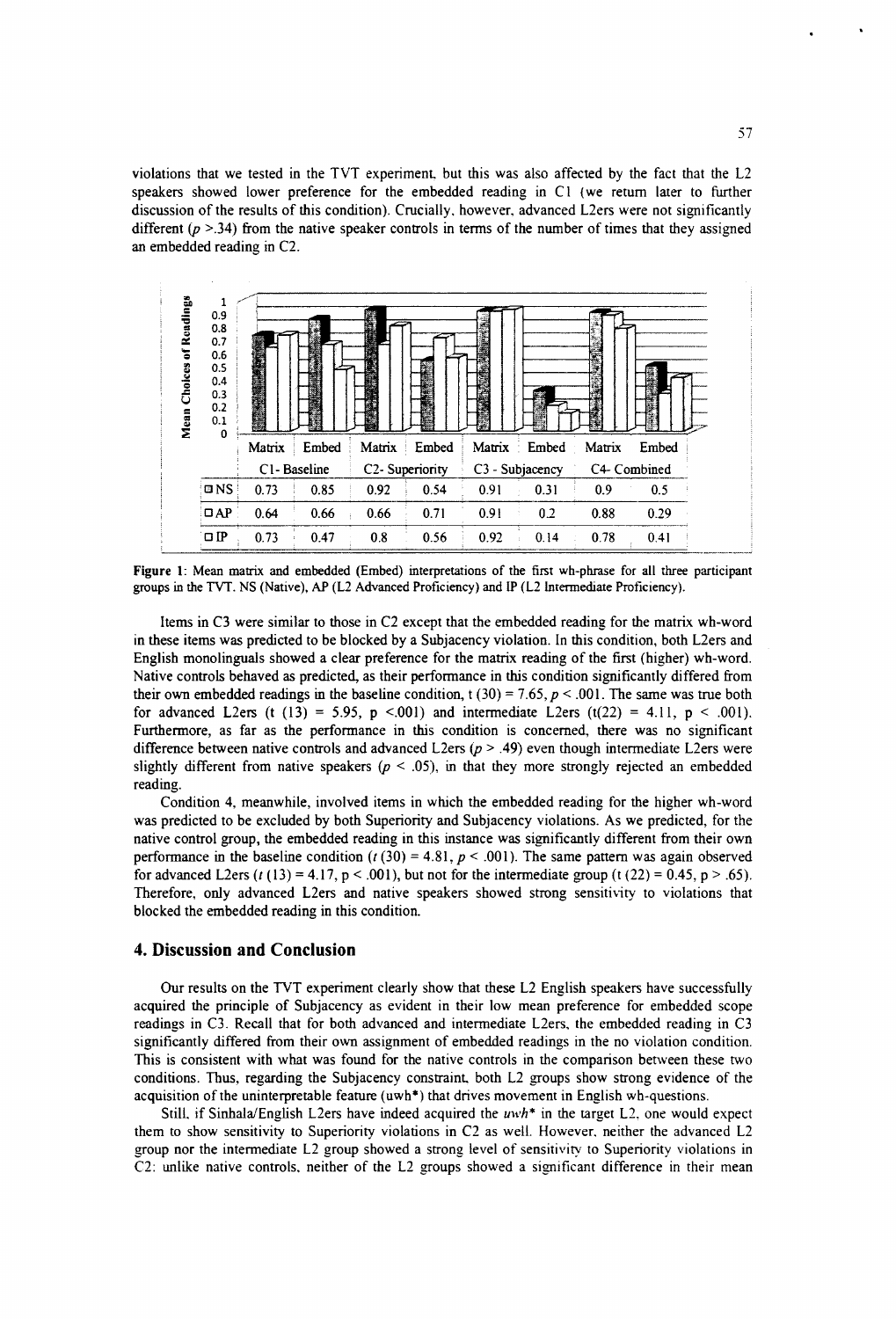choice of embedded scope between this condition and the baseline condition. Thus, at least regarding the Superiority condition, our results do not show a substantially stronger contrast than what Hawkins and Hattori (2006) found for Japanese Native Speakers (JSE) acquiring L2 English: JSE did not block embedded readings that violated Superiority as much as native controls did.

However, notice that even native controls in our study have shown weaker sensitivity to Superiority violations (Mean =  $0.54$ , SD = .33) than Subjacency violations (Mean =  $0.31$ , SD = .23). If native controls were equally sensitive to Subjacency and Superiority constraints in wh-questions, we would not expect to see a difference in their performance in the embedded readings between C2 and C3. But in our results, this difference actually proved to be significant  $(r(30) = 3.96, p < .001)$ . This shows that even native controls were less sensitive to the Superiority violations that we tested than to Subjacency violations. We argue that this disparity between the sensitivity to the two constraints resulted from the fact that the test items on Superiority that H&H used in their study (and that we replicated in this experiment) only involved Argument over Adjunct extractions which are acceptable to many native speakers of English (see e.g. Boskovic, 1997; Lasnik & Saito, 1992; Obata, 2008). For instance, in the following sentence, either the argument or the adjunct could be extracted without yielding an ungrammatical reading for different speakers:

(28) a.  $[CP$  Where<sub>i</sub> did  $[T_P$  you  $[v_P]$  read what  $[i]$ ?

b.  $[\begin{array}{cc} \text{C}_{\text{P}} \text{ What}_i \text{ did } [\begin{array}{c} \text{TP} \text{ you } [\text{VP} \text{ read } t_i] \text{ where} \end{array}]]$ ?

Even though the Superiority Condition, as formulated in Chomsky (1973), would predict only (a) in (28) to be grammatical, Obata (2008) proposes that that the extraction of the argument *(what)* over the adjunct *(where)* in (b) in (28) can be grammatical in English because in her analysis, the argument matches the C head better than the adjunct in terms of the number of features that they share: *what* carries both case and wh-features while *where* only carries a wh-feature. If so, in the following test item on Superiority (H&H, 2006, p. 287), either answer should in fact be acceptable for an English native speaker:

(29) Who did Sophie's brother warn  $\langle \text{who}_1 \rangle$  [Sophie would telephone  $\langle \text{who}_2 \rangle$  when]?

Answer 1: He warned Norman that Sophie would phone on Friday. Answer 2: He warned that Sophie would phone Mrs. Smith on Friday.

In contrast, a clearer Superiority violation is observed when an argument in a lower position in the structure is extracted over an argument occupying a higher position.

(30) \*What; does Siri believe [who [said  $t_i$ ]]?

Due to this difference in grammaticality, a more extensive test on Superiority should include a sample of both kinds of violations, as illustrated in (28) and (30). If L2ers, like native speakers, show a difference in their judgments between these two kinds of Superiority violations, that can provide further evidence for their sensitivity to overt wh-movement violations in L2 syntax. The results of our second experiment, including a Grammaticality Judgment Task, provide additional evidence of this, showing that the L2 learners of English that were tested in this study were more sensitive to Superiority violations showing argument-over-argument wh-extraction than to violations involving argument-over-adjunct extractions in English, similarly to native speakers. For reasons of space, we report the GT detailed results in another paper in preparation.

In sum, in re-testing the Interpretability Hypothesis, this study replicated the Truth Value Judgment task reported in Hawkins and Hattori (2006). Contra the predictions of the Interpretability Hypothesis, our L2 learners of English showed strong sensitivity to Subjacency violations, indicating native-like underlying mental representations involving uninterpretable syntactic features in L2 syntax that are not instantiated in the LI grammatical system. These results with Sinhala Ll/English L2 speakers are also consistent with other studies which report the successful acquisition of new functional (uninterpretable) features in various L2 contexts (e.g., Campos-Dintrans et al. 2014; Foucart & Frenck-Mestre, 2012; Gess & Herschensohn, 2001). Finally, these results can reasonably be interpreted as additional evidence for Full Access to UG principles and constraints in adult L2 syntax,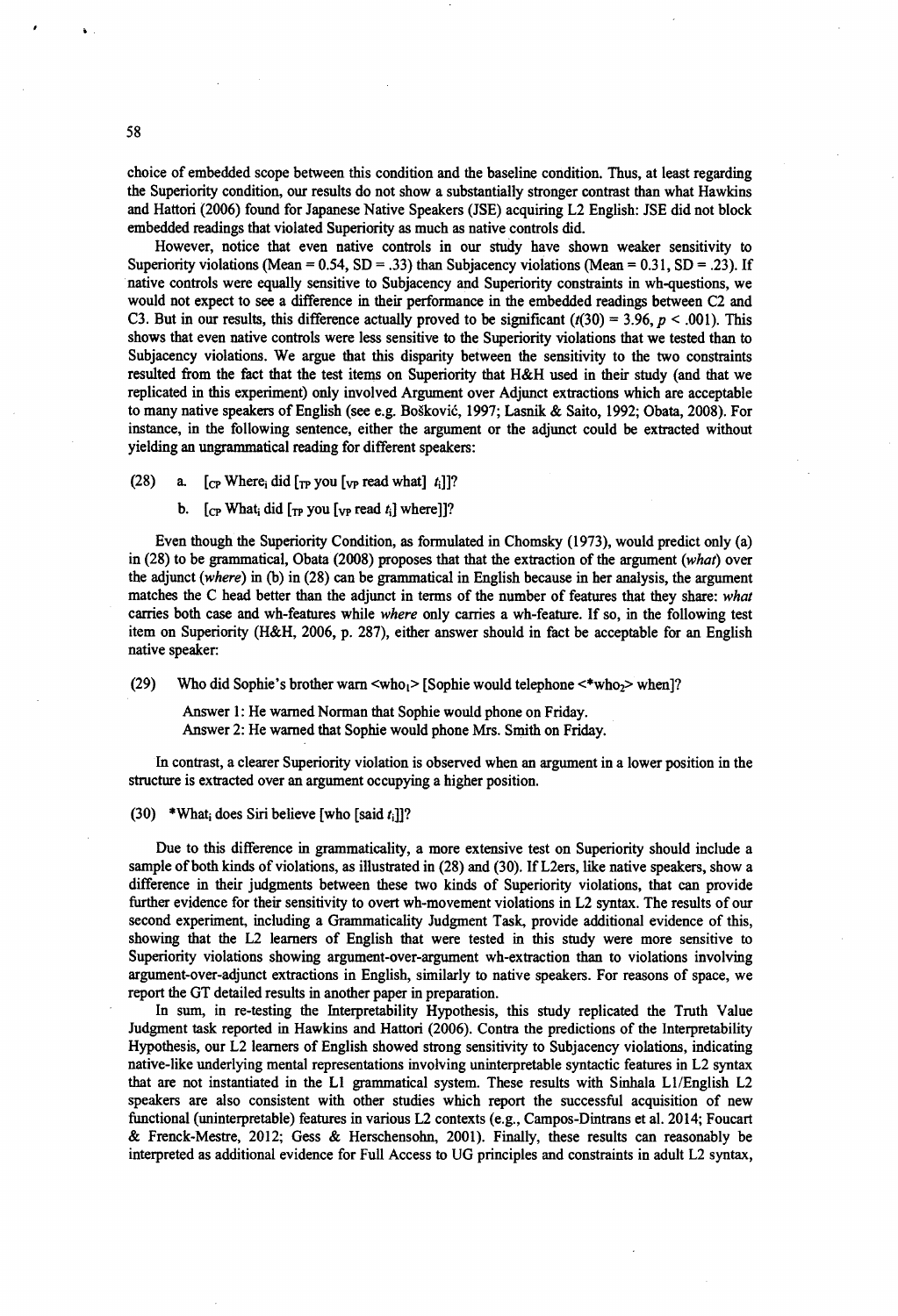concerning the empirical domain investigated here (e.g., Epstein et al., 1996; Schwartz & Sprouse, 1996; White, 2003).

#### References

- **Boskovic, Zeljko. (1997). On certain violations of the Superiority Condition. AgrO, and economy of derivation.** *Journal of Linguistics* 33, 227-254.
- Chomsky, Noam. (1973). Conditions on transformations. In S. Anderson & P. Kiparsky (Eds.). *A F estschrift for Morris Halle* (pp. 232-286). New York: Holt, Rinehart & Winston.
- Chomsky, Noam. (1982). *Some concepts and consequences of the theory of government and binding.* Cambridge, **MA: MIT press.**
- Chomsky, Noam. (1995). *The Minimalist Program*. Cambridge, MA: MIT Press.
- Chomsky, Noam. (2001). Derivation by phase. In M. Kenstowicz (Eds.), *Ken Hale: a Life in Language* (pp. 1-52). **Cambridge, MA: MIT Press.**
- **Campos-Dintrans, Gonzalo, Pires, Acrisio, & Rothman, Jason. (2014). Subject to subject raising and the syntax of** tense in L2 Spanish: A Full Access approach. *Bilingualism: Language and Cognition*. 17, 38-55.
- **Epstein, Samuel David, Flynn, Suzanne, & Martohardjono, Gita. (1996). Second language acquisition: Theoretical** and experimental issues in contemporary research. *Behavioral and Brain Sciences*, 19 (04), 677-714.
- **Foucart Alice. & Frenck-Mestre, Cheryl. (2012) Can late L2 learners acquire new grammatical features? Evidence** from ERPs and eye-tracking. *Journal of Memory and Language* 66, 226-48.
- Gair, James. (1983). Non-configurationality, Movement, and Sinhala Focus, paper presented at the *Linguistic Association of Great Britain, Newcastle, September 1983. [Published in Gair (1998) (pp. 50-64)]*
- Gair, James. (1998). *Studies in South Asian Linguistics: Sinhala and other South Asian Languages. Oxford:* **Oxford University Press.**
- Gair, James, & Sumangala, Lelwala. (1991). What to focus in Sinhala. In *Proceedings of ESCOL the Eighth Eastern States Conference on Linguistics.* Columbus: Ohio State University.
- **Gess, Randall, & Herschensohn, Julia. (2001). Shifting the DP parameter: A study of Anglophone French L2ers.** In J. Camps & C. Wiltshire (eds.), *Romance Syntax, Semantics and L2 Acquisition: Selected papers from the 3 0 t h L i n g u i s t i c S y m p o s i u m o n R o m a n c e L a n g u a g e s , G a in e s v ille , F l o r id a , F e b r u a r y 2 0 0 0* **(pp. 105-120). Amsterdam: John Benjamins.**
- **Hawkins, Roger, & Hattori, Hajime. (2006). Interpretation of English multiple wh-questions by Japanese speakers:** A missing uninterpretable feature account. *Second Language Research*. 22(3), 269-301.
- Hettiarachchi, Sujeewa. (2015). Sinhala Object Scrambling Revisited. In *Proceedings from the Pennsvlvania Lingustics Conference 39, University of Pennsylvania Working Papers in Linguistics. 21(1), article 13.*
- Huang,Cheng-Teh James. (1982). *Logical relations in Chinese and the theory of grammar*. Ph.D. dissertation, **MIT.**
- Kariyakarawana, Sunil. (1998). *The syntax of focus and wh-questions in Sinhala*. Colombo: Karunaratne & Sons **Limited.**
- Kishimoto, Hideki. (2005). Wh-in-situ and movement in Sinhala questions. *Natural Language & Linguistic Theory*, 23(1), 1-51.
- Lasnik. H. & M. Saito. (1992). *Move Alpha: Conditions on its application and output*. Cambridge, MA: MIT **Press.**
- Miyagawa, Shigeru. (2010). *Why Agree? Why Move: Unifying agreement-based and discourse configurational languages.* Cambridge, MA: MIT Press.
- Müller, Gereon. (2011). *Constraints on displacement: A phase-based approach*. Amsterdam: John Benjamins.
- Obata, Miki. (2008). On the formal nature of attraction and the suppression of Superiority effects. In *Proceeding of the 37th North East Linguistics Society (NELS 37) 2. 115-126.*
- Rizzi, Luigi. (1990). *Relativized minimality*. Cambridge, MA: MIT Press.
- Ross, John Robert. (1967). *Constraints on variables in syntax*. Ph. D. Dissertation, MIT.
- Schwartz, Bonnie, & Sprouse, Rex. (1996). L2 cognitive states and the full transfer/full access model. *Second Language Research*.  $12(1)$ , 40-72.
- **Tsimpli, Ianthi, & Dimitrakopoulou.Maria. (2007). The interpretability hypothesis: Evidence from wh**interrogatives in second language acquisition. *Second Language Research*. 23(2), 215-242.
- **Tsimpli, Ianthi. & Mastropavlou, Maria (2007). Feature interpretability in L2 acquisition and SLI: Greek clitics** and determiners. In J. Liceras, H. Zobl, & H. Goodluck (Eds.). The role of formal features in second *language acquisition.* (pp. 143-183). New York: Lawrence Erlbaum.
- White, Lydia. (2003). *Second Language Acquisition and Universal Grammar*. Cambridge: Cambridge University **Press.**
- **White, Lydia. (2007). Linguistic theory. Universal Grammar, and second language acquisition. In B. Van Patten**  $&$  J. Williams (Eds.), *Theories in second language acquisition: An Introduction.* (pp. 34-53). New York: **Routledge.**